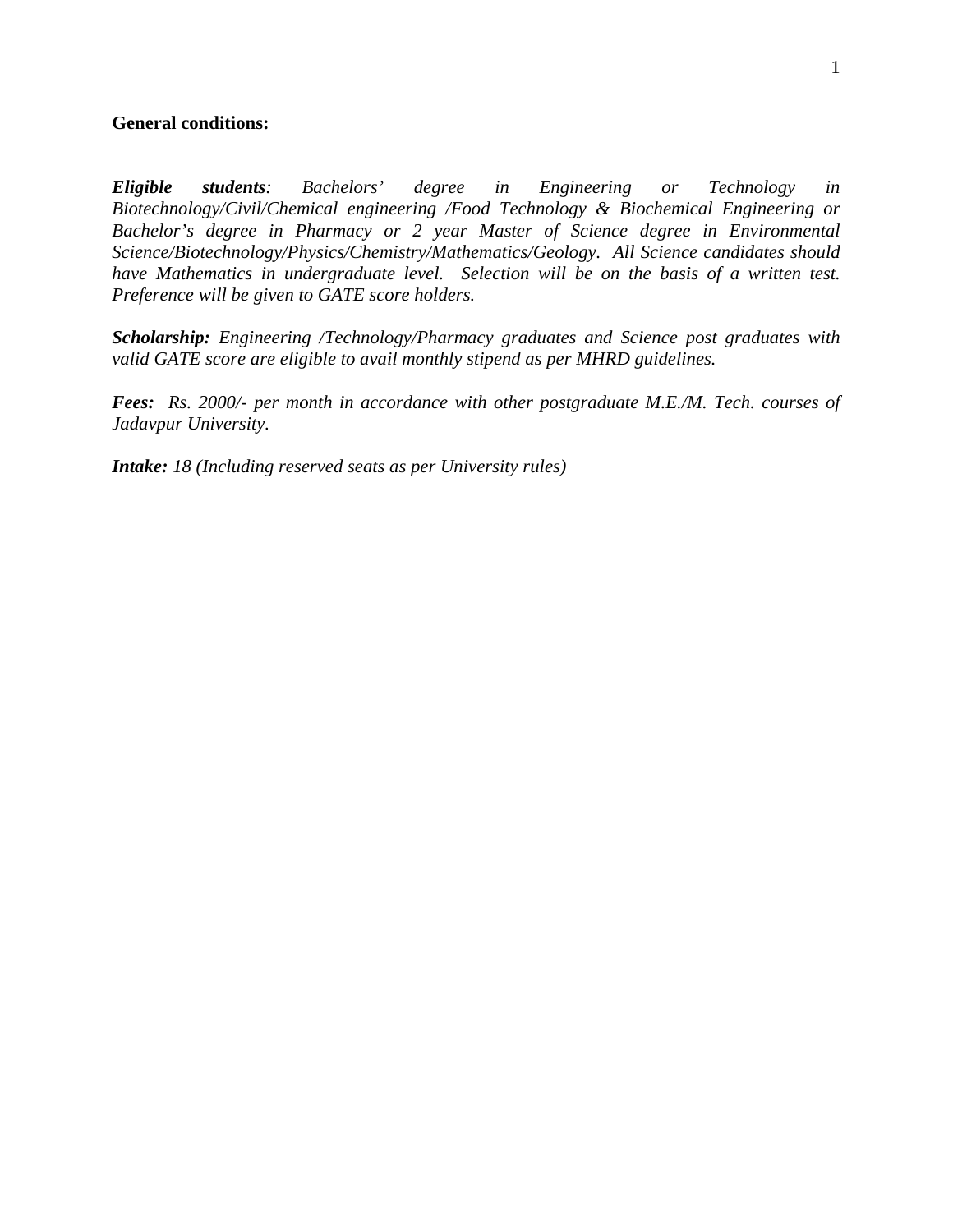# **Master of Technology (Environmental Biotechnology)**

## *First Semester*

| <b>Theoretical</b><br>courses                                                                                                                                        | <b>Subjects</b> |                                                  | <b>Periods/Weeks</b> |                | <b>Marks</b> |           | <b>Credit</b><br><b>Points</b> |  |
|----------------------------------------------------------------------------------------------------------------------------------------------------------------------|-----------------|--------------------------------------------------|----------------------|----------------|--------------|-----------|--------------------------------|--|
| Departmental/<br>Specialization<br>basket                                                                                                                            | Subject code    | <b>Subject Name</b>                              | Lecture              | Sessional      | Examination  | Sessional |                                |  |
| Paper I                                                                                                                                                              | PG/EBT/T/       | Modern Biology<br>and Biochemical<br>Engineering | 3                    |                | 100          |           | 3                              |  |
| Paper II                                                                                                                                                             | PG/EBT/T/       | Environmental<br>Pollution                       | 3                    |                | 100          |           | 3                              |  |
| Paper III                                                                                                                                                            | PG/EBT/T/       | <b>Pollution Control</b><br>Strategies           | 3                    |                | 100          |           | 3                              |  |
| Note: Students have to select 3 subjects from the departmental/specialization basket, i.e., one subject each from<br>the given list, Paper I, Paper II and Paper III |                 |                                                  |                      |                |              |           |                                |  |
| Interdisciplinary<br>basket                                                                                                                                          | Subject code    | <b>Subject Name</b>                              | Lecture              | Sessional      | Examination  | Sessional | Credit<br>Points               |  |
| Paper IV                                                                                                                                                             | PG/EBT/T/       | Introduction<br>to<br>Environmental<br>Science   | 3                    |                | 100          |           | 3                              |  |
| Paper V                                                                                                                                                              | PG/EBT/T/       | Natural<br>Resources                             | 3                    |                | 100          |           | 3                              |  |
| Paper VI                                                                                                                                                             | PG/EBT/T/       | Biodiversity<br>Conservation<br>and Management   | 3                    |                | 100          |           | 3                              |  |
| Note: Students have to select 2 subjects from the interdisciplinary basket, i.e., one subject each from the given list,<br><b>Paper IV and Paper V</b>               |                 |                                                  |                      |                |              |           |                                |  |
| Sessional<br>Courses                                                                                                                                                 | Subject code    | <b>Subject Name</b>                              | Lecture              | Sessional      | Examination  | Sessional | Credit<br>Points               |  |
| Sessional 1                                                                                                                                                          | PG/EBT/S/       | Water and Air<br>Quality<br>Measurements         |                      | $\overline{4}$ |              | 100       | 3                              |  |
| Sessional 2                                                                                                                                                          | PG/EBT/S/       | Environmental<br>Microbiology                    |                      | 3              |              | 100       | 3                              |  |
|                                                                                                                                                                      |                 |                                                  | 18                   | $\overline{7}$ | 600          | 200       | 24                             |  |

**Total periods per week = 25 Total marks = 800** 

 $\mathbf{r}$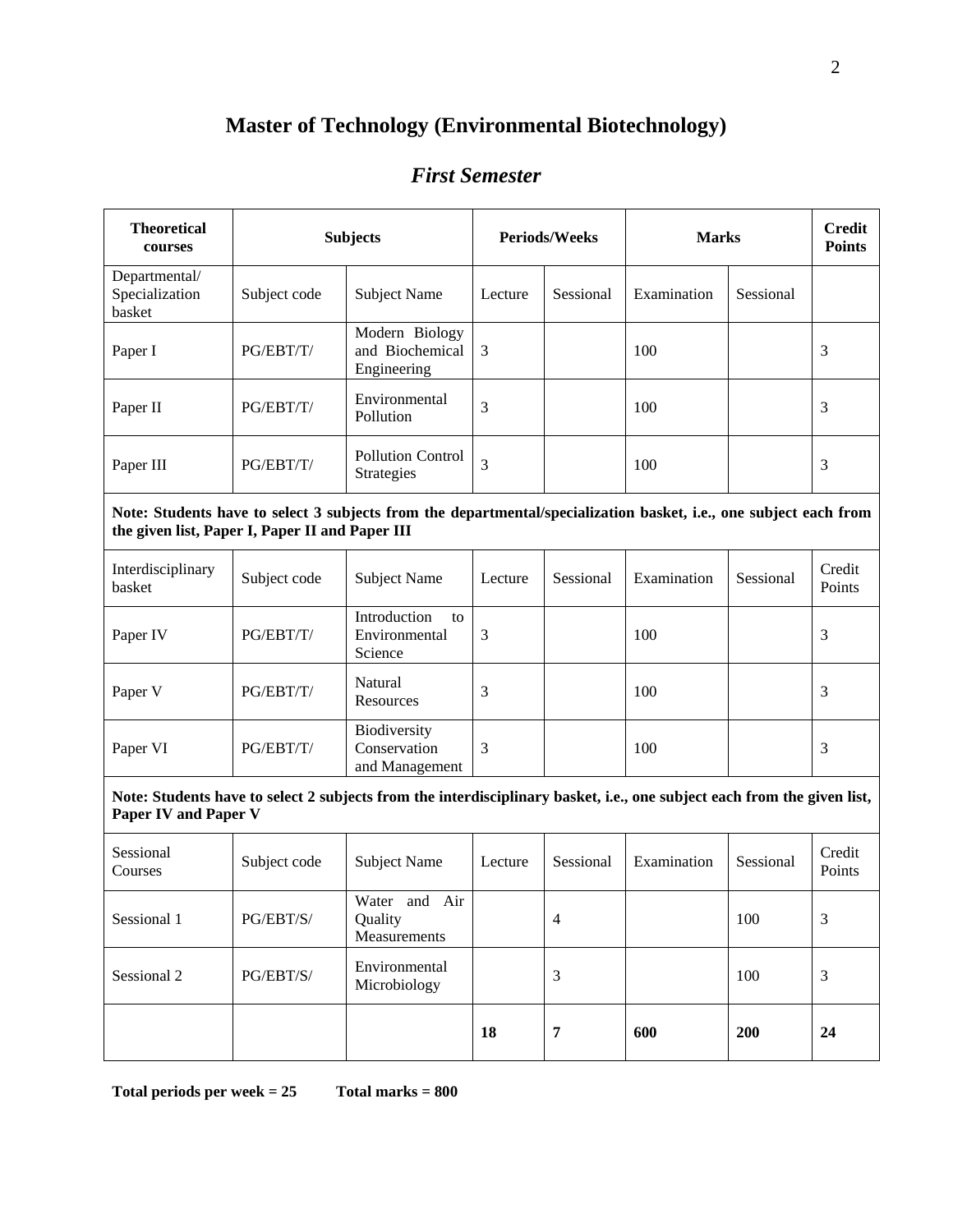*Second Semester* 

| <b>Theoretical</b><br>courses                                                                                                                                           | <b>Subjects</b> |                                                                        | <b>Periods/Weeks</b> |           | <b>Marks</b> |           | <b>Credit</b><br><b>Points</b> |  |
|-------------------------------------------------------------------------------------------------------------------------------------------------------------------------|-----------------|------------------------------------------------------------------------|----------------------|-----------|--------------|-----------|--------------------------------|--|
| Departmental/<br>Specialization<br>basket                                                                                                                               | Subject code    | <b>Subject Name</b>                                                    | Lecture              | Sessional | Examination  | Sessional |                                |  |
| Paper VII                                                                                                                                                               | PG/EBT/T/       | Wastewater<br>Treatment<br>and<br>Bioremediation                       | 3                    |           | 100          |           | 3                              |  |
| Paper VIII                                                                                                                                                              | PG/EBT/T/       | Solid and<br>Hazardous<br>Waste<br>Management                          | 3                    |           | 100          |           | 3                              |  |
| Paper IX                                                                                                                                                                | PG/EBT/T/       | Environmental<br>Impact<br>Assessment and<br>Laws                      | 3                    |           | 100          |           | 3                              |  |
| Note: Students have to select 3 subjects from the departmental/specialization basket, i.e., one subject each from<br>the given list, Paper VI, Paper VII and Paper VIII |                 |                                                                        |                      |           |              |           |                                |  |
| Interdisciplinary<br>basket                                                                                                                                             | Subject code    | <b>Subject Name</b>                                                    | Lecture              | Sessional | Examination  | Sessional | Credit<br>Points               |  |
| Paper X                                                                                                                                                                 | PG/EBT/T/       | Elective*                                                              | 3                    |           | 100          |           | 3                              |  |
| Note: The students have the freedom to choose one subject from the list under Paper X.                                                                                  |                 |                                                                        |                      |           |              |           |                                |  |
| Sessional<br>Courses                                                                                                                                                    | Subject code    | <b>Subject Name</b>                                                    | Lecture              | Sessional | Examination  | Sessional | Credit<br>Points               |  |
| Sessional 1                                                                                                                                                             | PG/EBT/S/       | Wastewater<br>Treatment<br>Process<br>Operations<br>$\&$<br>Field Work |                      | 3         |              | 100       | 3                              |  |
| Sessional 2                                                                                                                                                             | PG/EBT/S/       | Term<br>Paper<br>Leading<br>to<br>Thesis                               |                      | 3         |              | 100       | 3                              |  |
|                                                                                                                                                                         |                 |                                                                        | 12                   | 6         | 400          | 200       | 18                             |  |

\* For list of electives please see next page

**Total periods per week = 18 Total marks = 600**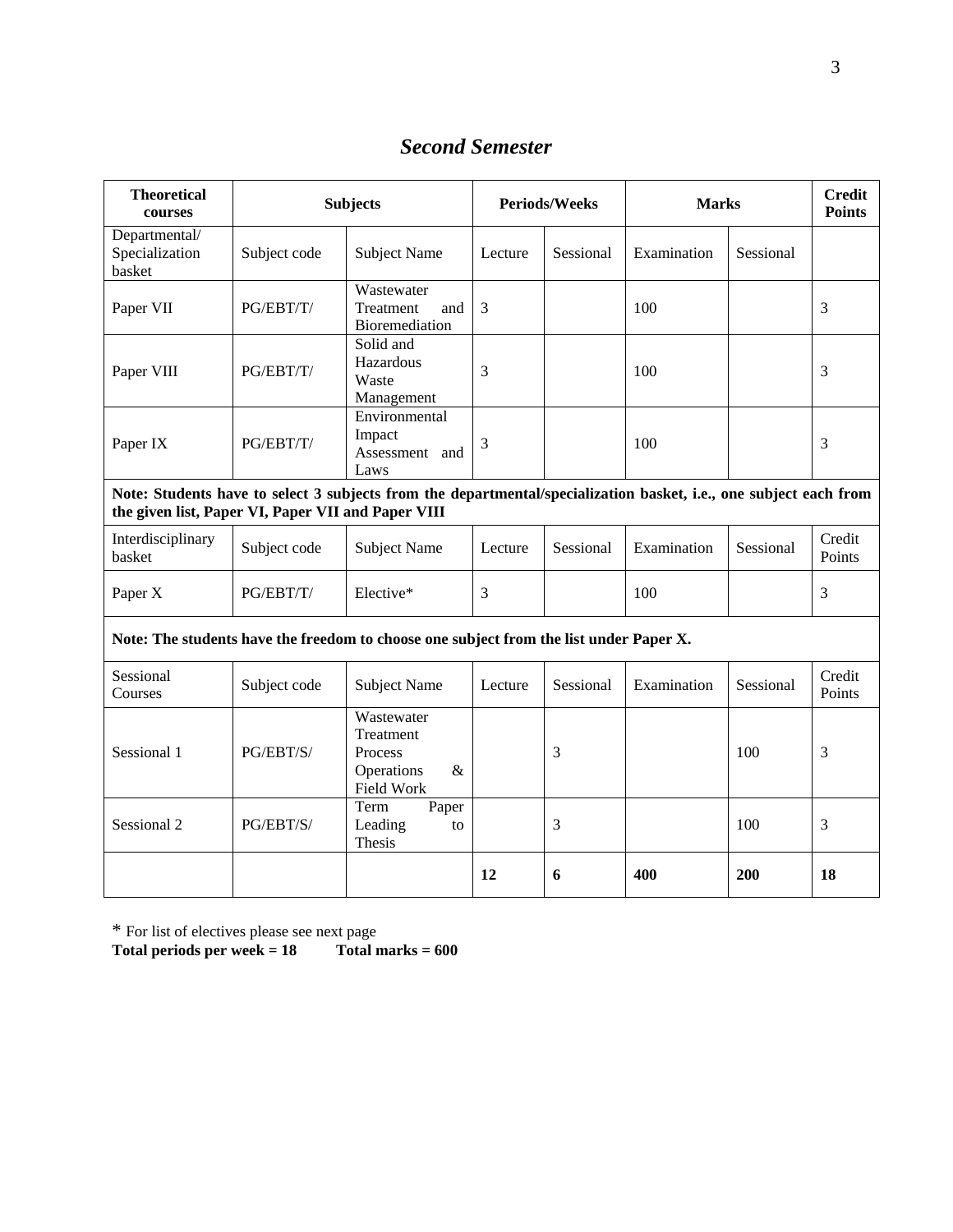## *Third and fourth Semesters*

| <b>Courses</b> | <b>Subject Code</b> | <b>Subject</b> | <b>Periods/Weeks</b> | <b>Marks</b> |           | <b>Credit</b><br><b>Points</b> |
|----------------|---------------------|----------------|----------------------|--------------|-----------|--------------------------------|
|                |                     |                |                      | Examination  | Sessional |                                |
|                | PG/EBT/TH/          | Thesis work    | 16                   |              | 300       | 12                             |
| 2              | PG/EBT/VV/          | Viva Voce      |                      |              | 100       |                                |
|                |                     |                | 16                   |              | 400       | 12                             |

#### Total periods per week = 16 Total marks = 400

List of electives:

- 1. Biosensors for Environmental Monitoring
- 2. Environmental Health and Toxicology
- 3. Green Manufacturing Technologies
- 4. Safety Engineering
- 5. Biometallurgy
- 6. Biofuel Technology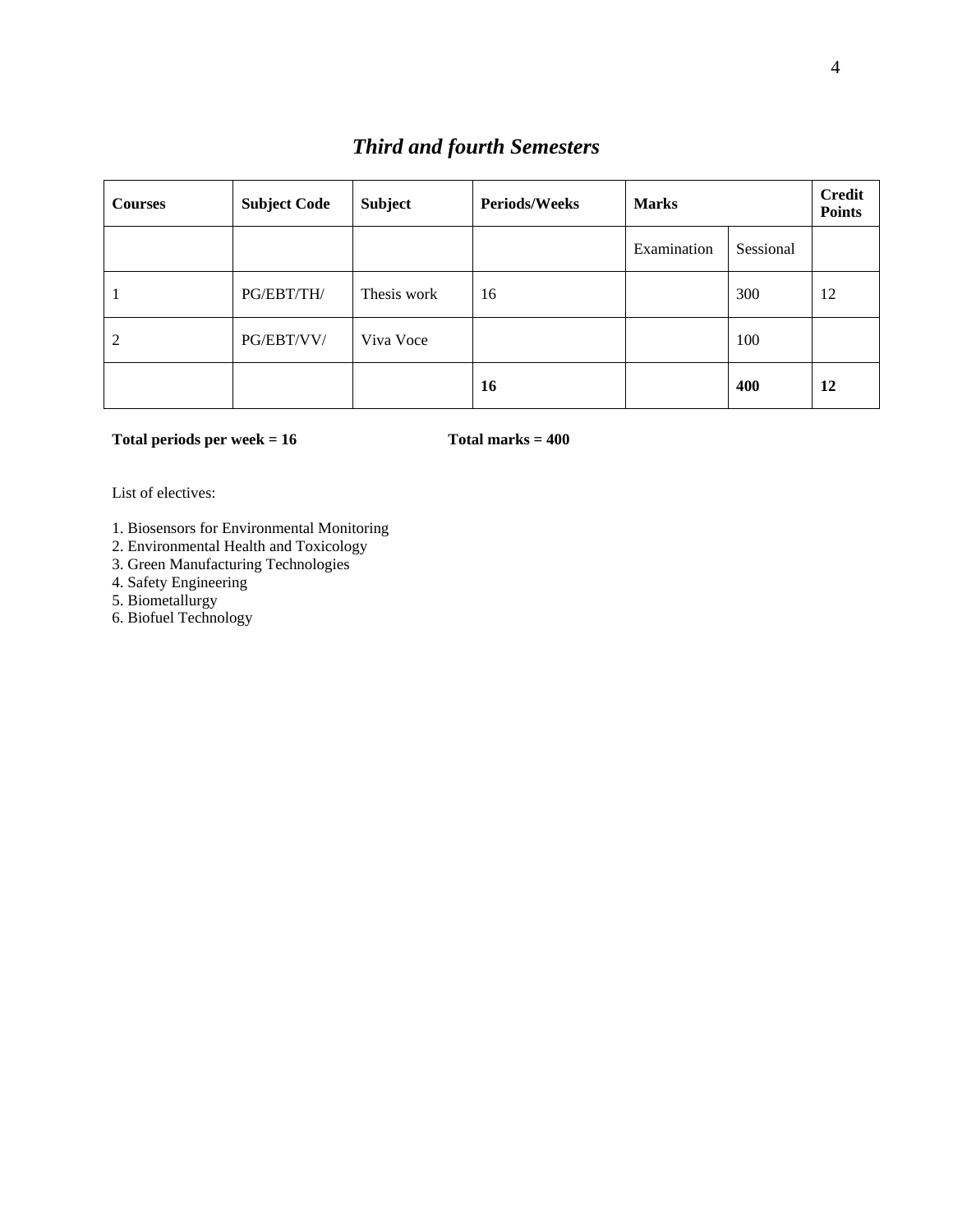## **SYLLABUS OF MASTER OF TECHNOLOGY IN ENVIRONMENTAL BIOTECHNOLOGY**

### **FIRST SEMESTER**

#### *Category: Departmental/Specialization basket*

#### **PG/EBT/T/ Modern Biology and Biochemical Engineering**

Microbial diversity. Prokaryotic and eukaryotic systems. Chemical construction of a cell. Cell nutrients. Nature of the gene and genome. Expression of genetic information (from transcription to translation). Control of gene expression. DNA replication and repair. Recombinant DNA technology. Manipulation of gene expression in prokaryotes. Genetic engineering of biodegradative pathways. Basic concepts of bioenergetics, enzymes, metabolism, respiration, photosynthesis. Batch and continuous cultures. Stoichiometry of microbial growth and product formation. Aeration and agitation in bioreactors. Operating bioreactors for suspension and immobilized cultures. Selection, scale-up, instrumentation and control of bioreactors. Biochemical engineering aspects of wastewater treatment. Bioinformatics. Nanobiotechnology. Life in extreme environments.

*Recommended books:* (1) Concepts in Biotechnology by Balasubramanan (Universities Press) (2) Environmental Biotechnology-a biosystems approach by Daniel Vallero (Academic Press) (3) Bioprocess Engineering by Shuler and Kargi (Prentice Hall India) (4) Biochemical Engineering Fundamentals by Bailey and Ollis (Mc Graw Hill)

### **PG/EBT/T/ Environmental Pollution**

Air pollutants-particulates, hydrocarbons, oxides of carbon, sulphur, nitrogen, organic pollutants. Water and soil pollutants-suspended and floating solids, organic (pesticides, PCBs, halogenated aliphatics, phenols etc.), metals and inorganics, pathogens. Noise pollution-sources, traffic noise. Measurement of air pollutants. Measurement of water/soil pollutants. Modern analytical techniques. Radiation, radioactive waste and electromagnetic pollution.

*Recommended books:* (1) Environmental Chemistry by Manahan, CRC Press (2) Air Quality by Godish, Lewis Publishers (3) Automobile Pollution by Kush, Ivy Publishing

### **PG/EBT/T/ Pollution Control Strategies**

Pollution control technology as an interdisciplinary approach. Process integrated pollution control in chemical industry. Unit operations/processes for water and wastewater treatment. Sludge treatment and disposal. Wastewater reuse. Control devices for particulate and gaseous air pollutants. Gravitational settling chambers, centrifugal collectors, wet collectors, fabric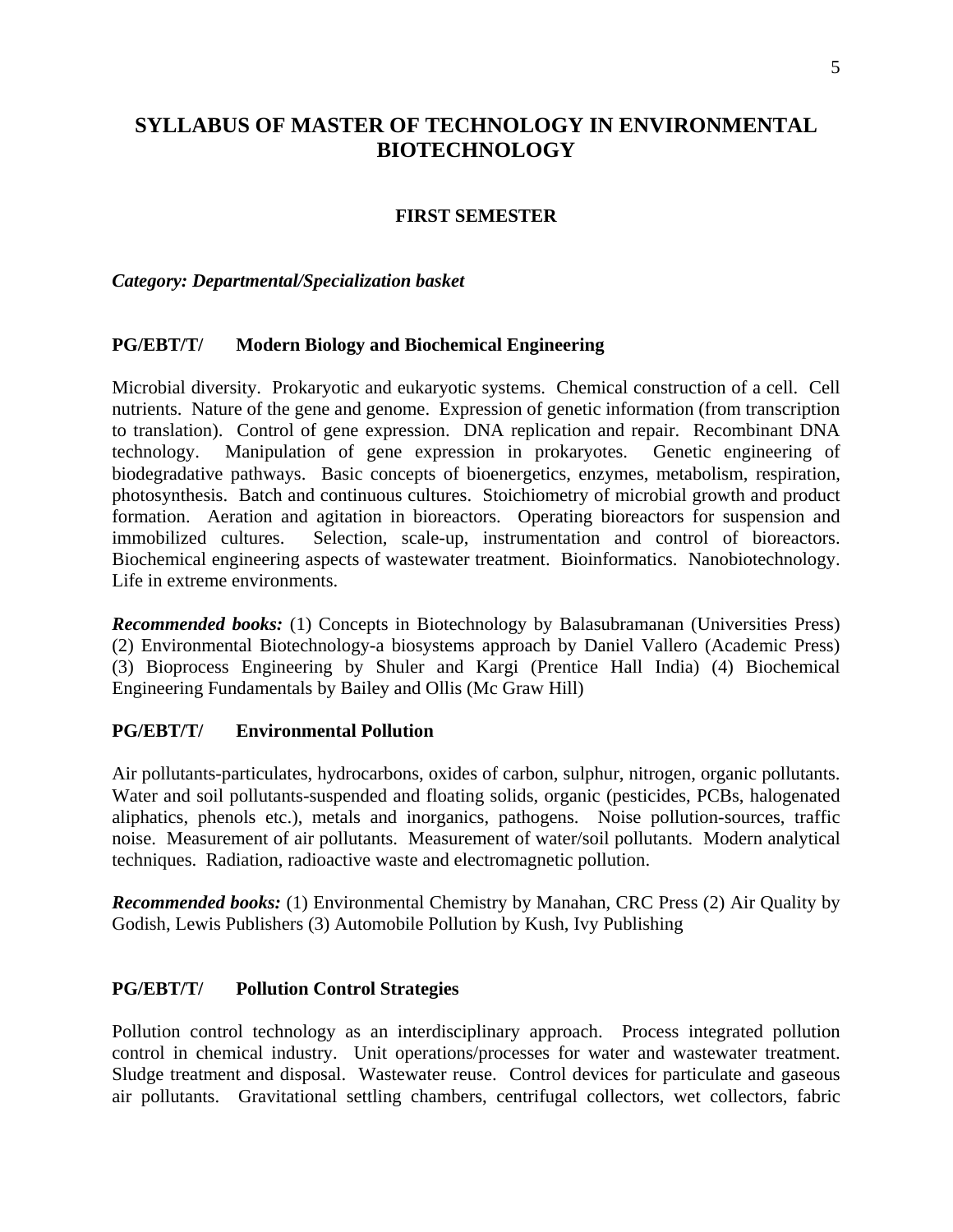filters, electrostatic precipitators. Adsorption, absorbtion, condensation, combustion, automobile emission control.

*Recommended books:* (1) Environmental Engineering by Peavy, Mc Graw Hill (2) Handbook of Air Pollution Technology by Calvert and Englund (John Wiley and Sons)

### *Category: Interdisciplinary basket*

### **PG/EBT/T/ Introduction to Environmental Science**

Holistic concept of the environment. Concept of the biosphere. Cycling of matter in the biosphere. Concept of biodiversity. Human issues. Socio-economic aspects. Environmental degradation. Global environmental issues: climate change, energy and environment and other issues (in discretion of the teacher) vis-à-vis Indian scenario. Role of engineers/technologists in environmental protection and management.

*Recommended books:* (1) Environmental Science by Santra (Ne Central Book Agency) (2) Environmental Issues in India by Rangarajan (Pearson Longman)

### **PG/EBT/T/ Natural Resources**

Natural water resources. Hydrological cycle. Lakes, streams, marine water. Concept of ecological flow. Ground water. Fluid dynamics of surface and ground water. Dissolved matter in natural waters. Water quality. Soil: its composition, physico-chemical properties, origin of soil, environmental classification of soil. Classification of land, land-use, land conservation. Mineral resources. Geographical distribution and status of forests: global and national. Wildlife action plan in India. Management of forests and resources.

*Recommended books:* (1) Water Technology, An Introduction for Environmental Scientists and Engineers (Butterworth and Heinemann) (2) Soil Microbiology, Ecology and Biochemistry by Paul (Academic Press)

### **PG/EBT/T/ Biodiversity Conservation and Management**

Convention on biological diversity. Current status of biodiversity-international and national. Strategies for preservation of biodiversity. Ex-situ and In-situ conservation. International and national scenarios of conservation efforts. Bioprospecting and biotechnological utilization of biodiversity.

*Recommended books:* (1) Biodiversity under threat by Hester and Harrison (RSC Publishing) (2) Biodiversity and Environment by Arvind Kumar (APH Publishing) (3) Environmental Conservation by Asish Ghosh (APH Publishing)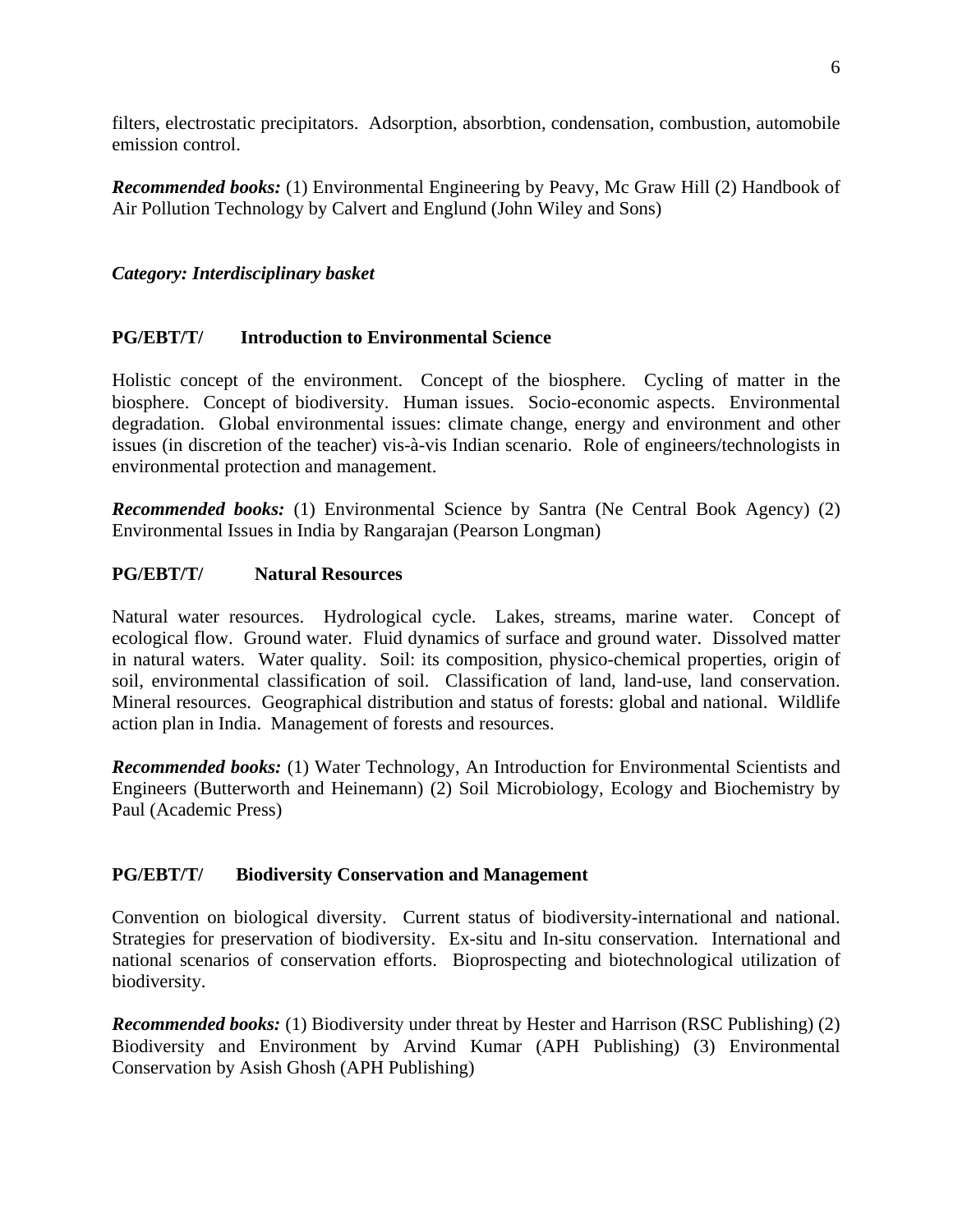#### *Category: Sessional courses*

#### **PG/EBT/S/ Water and Air Quality Measurements**

Determination of water quality parameters from different sources: TDS, pH, conductivity, sodium, potassium, iron, acidity, alkalinity, hardness, DO, chloride, sulphate. Arsenic content in groundwater. Determination of wastewater parameters: Suspended solids, dissolved solids, COD, BOD, TKN, phosphate, oil and grease. Determination of air pollution parameters : SPM, RPM, NO2 , SO2 , settlable dust

*Recommended book:* (1) Standard Methods for the Examination of Water and Wastewater (American Public Heath Association)

#### **PG/EBT/T/S Environmental Microbiology**

Laboratory methods used to count the micro-organisms present in soil and understand the limitation of each method. Characterization of various micro-organisms that inhabit the soil. Laboratory testing used for the detection members of Coliform bacteria in drinking and sewage water. Microbiological degradation of chemical pollutants. Microbiological production of bioplastics. Measurement of microbial metabolic activity. Enzyme assays.

*Recommended books:* (1) Standard Methods for the Examination of Water and Wastewater (American Public Heath Association) (2) Microbiology-a Laboratory Manual by Cappucino (Pearson Education)

#### **SECOND SEMESTER**

#### *Category: Departmental/Specialization basket*

#### **PG/EBT/T/ Wastewater Treatment and Bioremediation**

Process selection. Suspended growth biological treatment processes. Attached growth and combined biological treatment processes. Tertiary treatment processes. Anaerobic suspended and attached growth biological treatment processes. Growth linked biodegradation. Kinetics of biodegradation. Concept of bioavailability. Recalcitrant molecules. Effect of chemical structure on biodegradation. Predicting products of biodegradation. Cometabolism. Inoculum development. In situ and soild phase bioremediation technologies. Ex situ and bioreactor based remediation technologies. Biodegradation of air pollutants.

*Recommended books:* (1) Wastewater Engineering-Treatment and reuse by Metcalf and Eddy (Tata Mc Graw Hill) (2) Industrial Wastewater-Management, Treatment and Disposal by Water Environment Federation (Mc Graw Hill) (3) Microbial Ecology by Atlas and Bartha (Pearson Education)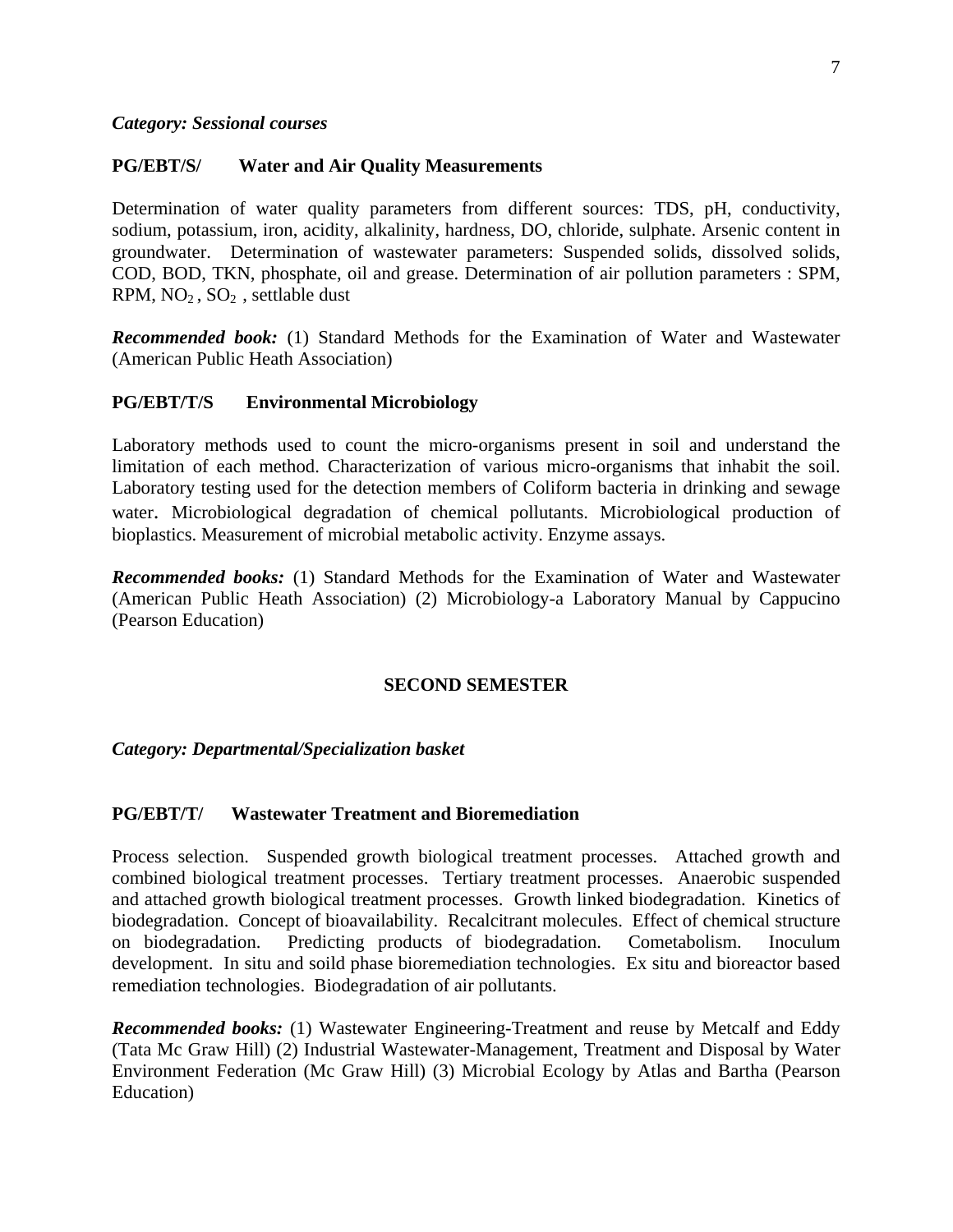### **PG/EBT/T/ Solid and Hazardous Waste Management**

Solid waste generation, on-site handling, storage and processing, collection of solid wastes, transfer and transport, processing techniques, disposal. Microbiology of solid waste land fills. Composting. Microbial pathogens in landfills. Biodegradability of synthetic chemicals. Hazardous waste characteristics. Inventory of hazardous wastes. Risk assessment. Hazardous wastes rules: Basel Convention, MARPOL Convention. Treatment and disposal of hazardous wastes (thermal destruction, containment). Radioactive hazardous wastes.

*Recommended books:* (1) Environmental Management of Solid Waste by Salomons (Springer-Verlag) (2) Solid Waste Management and The Environment by Neal and Schubel (Prentice Hall)

#### **PG/EBT/T/ Environmental Impact Assessment and Laws**

Relation between development and environment. Sustainable development and carrying capacity. Screening, scoping. Baseline studies and monitoring. Impact analysis. Public participation. Methodologies. Environmental Protection Act, 1986, Water Prevention and Control of Pollution Act, 1974, Water Prevention and Control of Pollution Cess Act, 1974, Air Prevention and Control of Pollution Act, 1981, Hazardous Wastes (Management and Handling) Rules. International environmental laws.

*Recommended books:* (1) Introduction to Environmental Impact Assessment by Glasson (Taylor and Francis Group) (2) Environment Impact Assessment by Shrivastava (APH Publishing) (3) Environmental Laws by Chatterjee (Deep & Deep Publications)

#### *Category: Interdisciplinary basket*

**Elective theory papers (At least three of the six elective papers will be offered and the student has to select one)**

#### **PG/EBT/T/ Biosensors for Environmental Monitoring**

Basic concepts: Principles of detection, photometric, electrochemical, ion-channel switch, piezoelectric. Signal transduction. Types of transducers. Surface attachment of the biological elements. Multianalyte detection. Miniaturization. Data analysis and interpretation. Biosensors for pesticides and organics. Biosensors for metal contamination. Endocrine effect biosensors. BOD biosensors. Other applications. On-site applicable biosensors.

*Recommended books:* (1) Biosensors: A Practical Approach (The Practical Approach Series) by Jon Cooper and Tony Cass (Oxford University Press) (2) Biosensors for the Environmental Monitoring of Aquatic Systems: v. 5, Pt. J: Indicator Assays and Chemical Methods for Endocrine Disrupting Compounds in Wastewaters Volume editors Damia Barcelo and Peter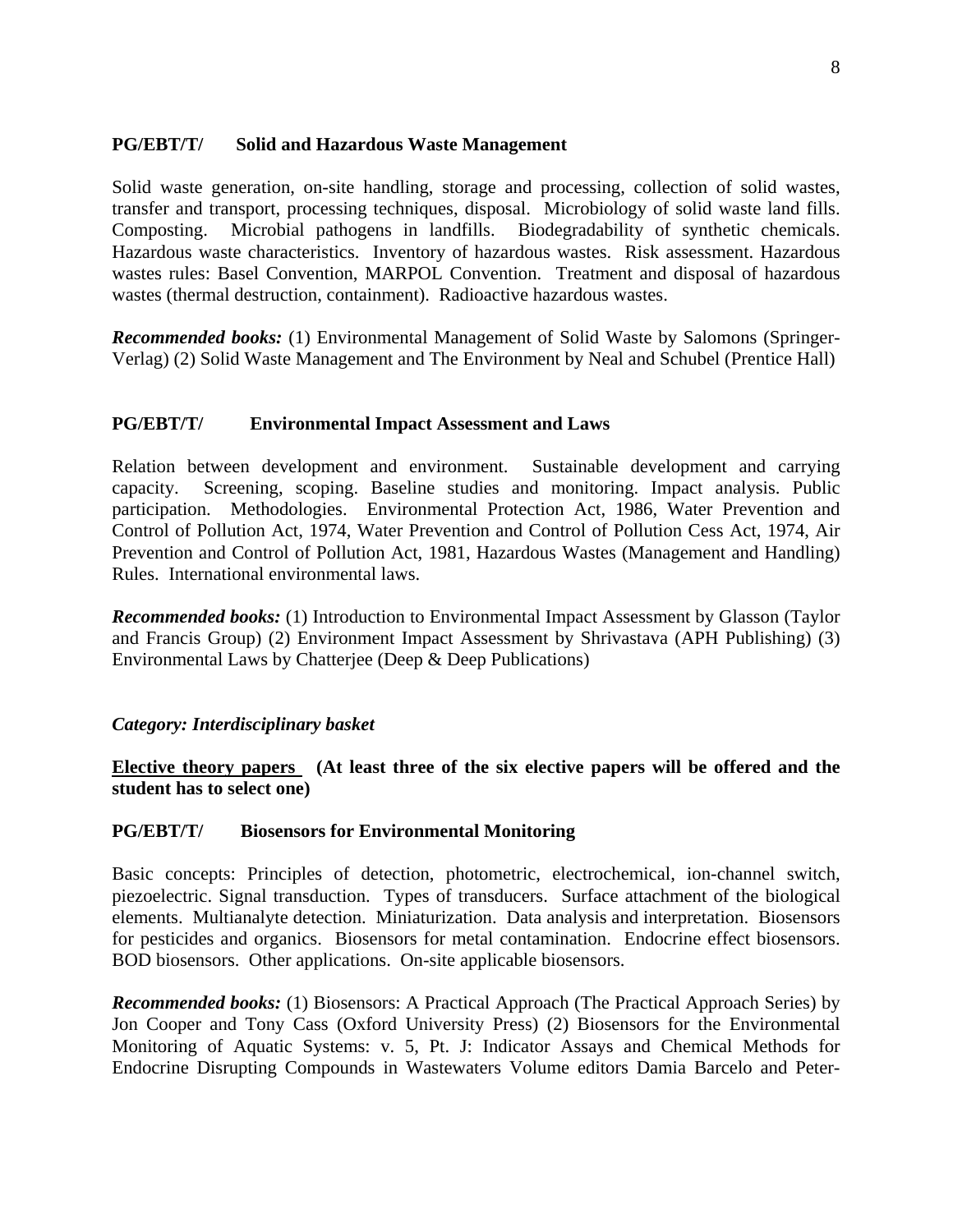Diedrich Hansen (Springer) (3) Smart Biosensor Technology George K. Knopf and Amarjeet Bassi (Publisher, NanoScience Works)

## **PG/EBT/T/ Environmental Health and Toxicology**

Basic principles of toxicology-concepts in dose-response relationships. Acute, chronic and cumulative toxicity. Absorption, distribution and excretion of toxins, biotransformation of foreign chemicals, organ specific toxicity, reproductive toxicology and teratology. Cancer formation-progressive stages, toxicity of carcinogens and mutagens. Toxic metals and mettaloids-effects on health. Air pollution-effects on the human system, water borne diseases and their control. Functional units and activities of occupational health services-occupational and work related disease-Levels of prevention of diseases. Notifiable occupational diseases.

*Recommended books:* (1) Goodman and Gillmann's Pharmacological basis of therapeutics (2) Clayton & Clayton, Patty's "Industrial Hygiene and Toxicology", Vol. I, II and III, Wiley Inter Science (3) Environmental Toxicology by Wright and Wellbourne (Cambridge University Press).

## **PG/EBT/T/ Green Manufacturing Technologies**

Sustainable development. Use of renewable resources. Recycling of waste products. Energy conservation. Cleaner product design. Life cycle approaches to product design. Cleaner process design. Substitution of conventional chemical processes by bioprocesses. Handling of toxic materials. Regulatory, social and business environment for green manufacturing. Metrics and analytical tools. Green supply chains. Present state of green manufacturing. Case studies.

*Recommended book:* Green manufacturing: Fundamentals and applications by David Dornfield (Springer)

## **PG/EBT/T/ Safety Engineering**

Approach to Safety. Causes of Accidents. Accident Analysis and Control. Techniques used in Safety analysis. Safety Management and Organization. Risk Management. Training. Human Behavioral Approach in Safety. Risk Assessment. Uncertainty Analysis. Components of safety audit. Review of inspection, remarks by government agencies, consultants, experts. Perusal of accident and safety records. Formats – implementation of audit indication - liaison with departments to ensure co-ordination – check list – identification of unsafe acts of workers and unsafe conditions in the shop floor.

*Recommended books:* (1) Reliability and safety engineering by Ajit Kumar Verma, , Srividya Ajit, and Durga Rao Karanki (Springer) (2) Krishnan N.V. "Safety Management in Industry" Jaico Publishing House, Mumbai (3) Heinrich H.W. "Industrial Accident Prevention" McGraw-Hill Company, New York

### **PG/EBT/T/ Biometallurgy**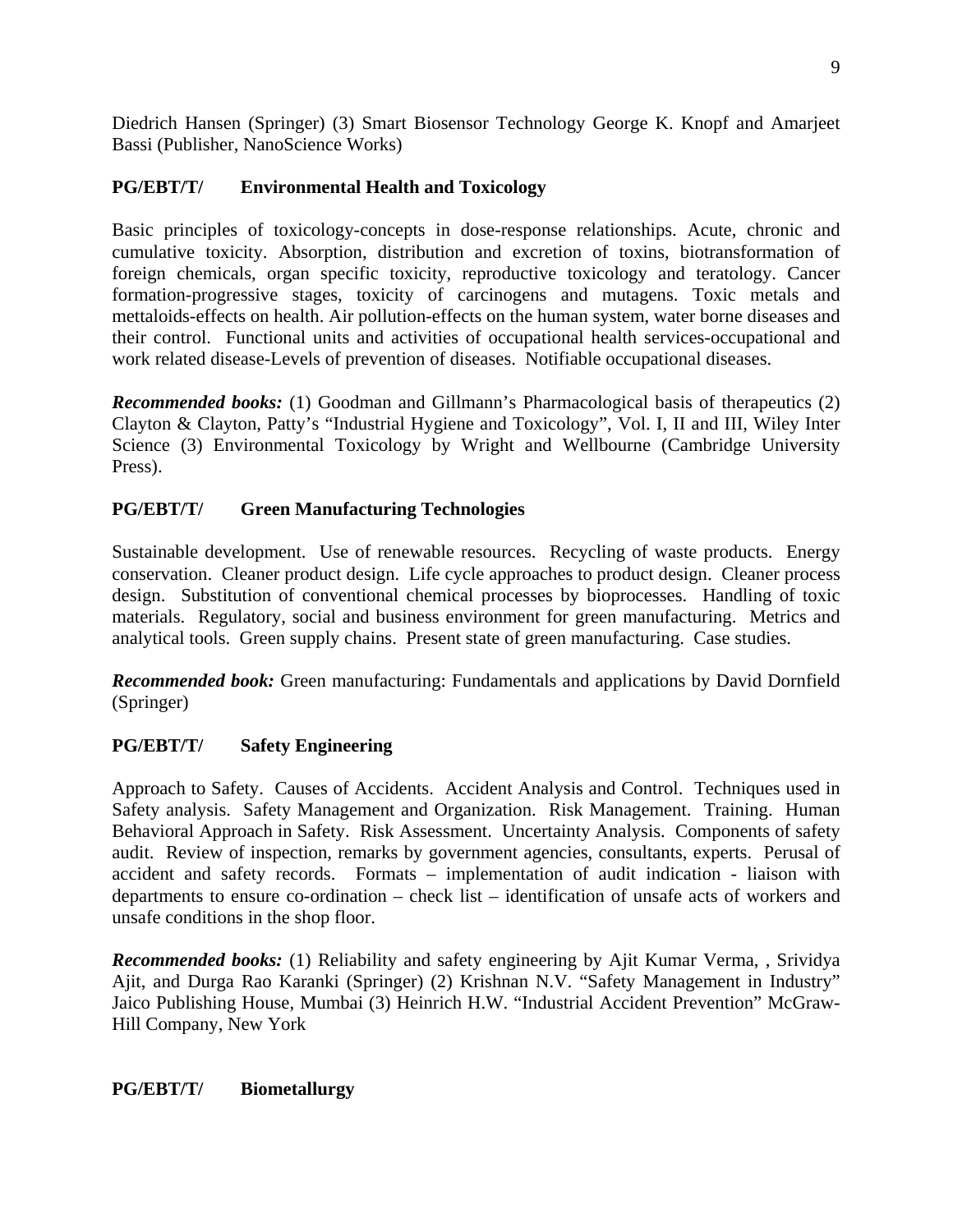Microbial ecology. Extremophiles. Physiological and biochemical studies of mining microorganisms metal recovery bioprocesses Bioleaching, biobenefeciation. Bioleaching operations: from mineral deposits, wastes and sludges. Biosorption and bioaccumulation. Analytical techniques. Electron transfer between biofilms and metals. Genomics for biomining. Metabolism peculiarities in bacteria of genus *Sulfobacillus*. Case studies (examples): Uranium mining rehabilitation, removing sulfur from oil shale, microbial leaching of metals from printed circuit boards.

*Recommended books:* (1) Biohydrometallurgy: A Meeting Point Between Microbial Ecology, Metal Recovery Processes and Environmental Remediation by Marisa R. Viera,Eduardo L. Tavani,Maria A. Giaveno,Teresa L. Lavalla, Trans Tech Publishing (2) Biohydrometallurgy and the Environment Toward the Mining of the 21st Century (Process Metallurgy), Elsevier Science (3) Biohydrometallurgy (Environmental Biotechnology) by Rossi G (Mc Graw Hill)

## **PG/EBT/T/ Biofuel Technology**

Harvesting Energy From Biochemical Reactions. Microbial Modeling of Biofuel Production Bioethanol: Utilizable biomass, biochemical engineering and bioprocess management. Biodiesel: Chemistry and production process, use of macro and microalgae. Biohydrogen: Technologies and future trends. Microbial Fuel Cells. Economics: market forces and cost models.

*Recommended books:* (1) Biofuels Engineering Process Technology by Caye Drapcho, John Nghiem, Terry Walker (Mc Graw Hill) (2) Biofuels : Biotechnology, Chemistry, and Sustainable Development by David M. Mousdale (CRC Press) (3) The Complete Book on Jatropha (Bio-Diesel) with Ashwagandha, Stevia, Brahmi & Jatamansi Herbs (Cultivation, Processing & Uses) by NIIR Board of Consultants & Engineers (India),(Eastern Book Corporation).

## *Category: Sessional courses*

## **PG/EBT/S/ Wastewater Treatment Process Operations and Field Work**

Students will perform a complete wastewater treatment process operation in a model aerobic process (activated sludge) or rotating disc biological contactor. They will record data for the entire period of operation and then present it along with their own inferences.

Students will visit sites such as wastewater treatment plant, solid waste disposal site, reserve forests and such other places as may be decided from time to time. They will a submit field report incorporating their own observations and comments which has to be presented in a seminar.

*Recommended book* (1) Water and Wastewater Technology by Hammer and Hammer (Prentice Hall India)